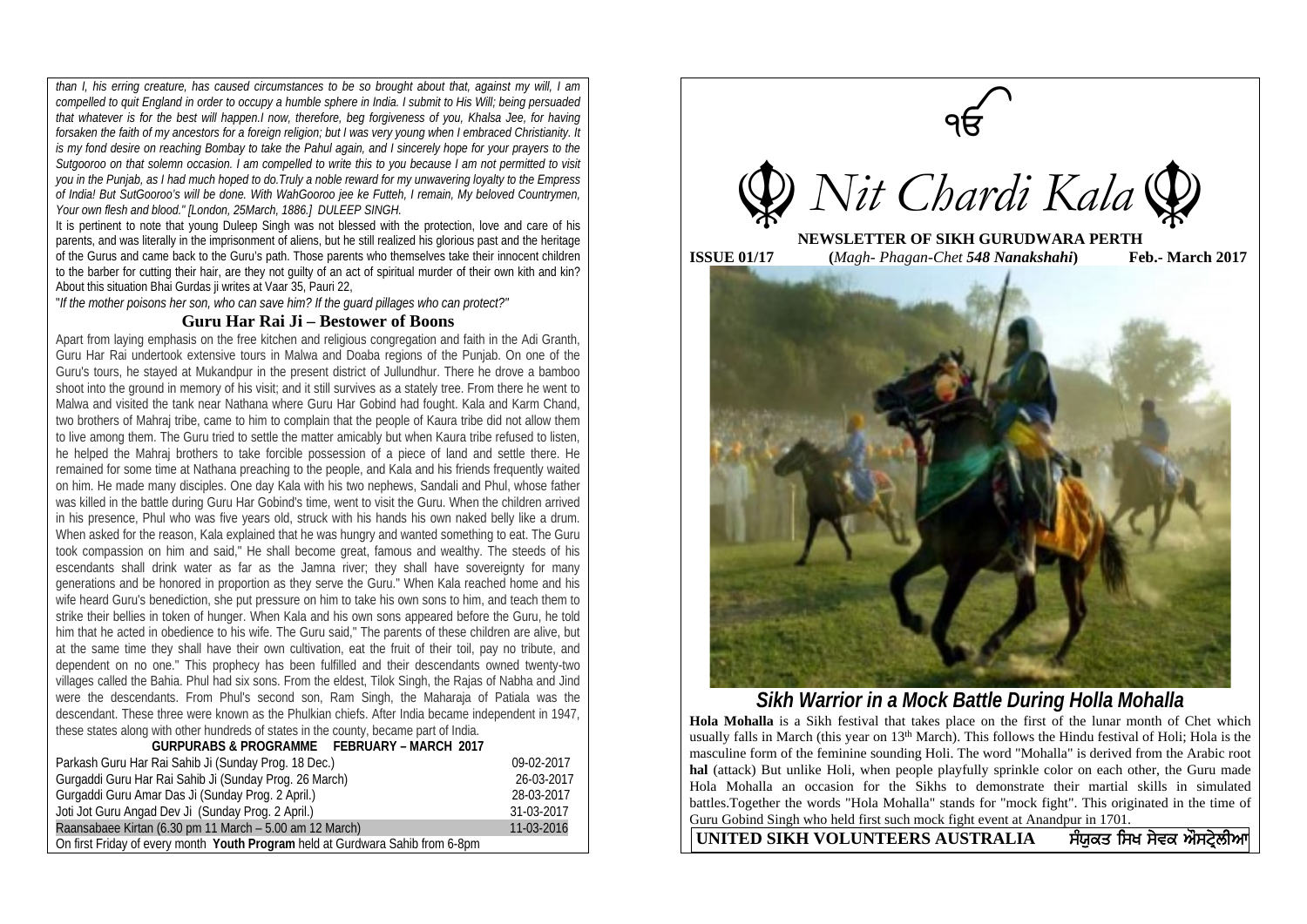# *"Divided We Fall"- Battle of Sabhraon 10th Feb.1846*

*It is said that those races which do not learn from the history are often forgotten. On 10<sup>th</sup> Feb. 1846, Sikhs fought an historic battle against the British at Sabraon. Sikhs lost due to the treachery of their own leaders. Today Sikh communities world wide are going through the similar upheavals. If we fail to follow the basic principles set forth by our Great Guru Sahibs then the history might repeat itself.* When the news of defeat of Sikh Army reached Queen Mother Jind Kaur (Maharaja Ranjit's Queen), she despatched ten horsemen to the Sardar Sham Singh with an urgent message. The Attari Chief hurried to the scene of battle to find the shameful part played by the traitors in the hope of being upheld as Ministers of a dependent Kingdom by the grateful conquerors.' When he fully apprised himself of the situation, he hesitated for a while to take command. But in view of the delicate political situation then existing, he decided to follow the course which the legendary Maharaja (Ranjit Singh) had taught them to take when honour and duty to his faith and country was involved. Accordingly he declared his resolve to resist the British and stop them from occupying the Punjab. The Sikhs dejected at their defeat at Ferozeshah again took heart and were inspired anew by his noble example. Cunningham again describes the scene, The dangers which threatened the Sikh people pressed upon their mind and they saw no escape from foreign subjection. The grey bearded chief, Sham Singh of Attari, made known his resolution to die in the first conflict with the enemies of his race and so to offer himself as a sacrifice to the spirit of Gobind Singh ji and to the genius of his mystic commonwealth (Khalsa). By the close of first week of February, 1846, the Sikh Army had constructed formidable entrenchments about two and a half miles long on the left bank of Sutlej near Subhraon. Their batteries were placed about six feet high protected by deep trenches. These defensive works were connected with the right bank with a bridge of boats. Some twenty to twenty five thousand men and seventy guns were placed behind these entrenchments. Nevertheless, the traitors were determined once again to see the Khalsa Army beaten. Lal Singh was again re-imposed on the Army. Two days before the battle, Lal Singh again sent Shams-ud-Din to Major Lawrence with details of its defensive plan. Sardar Sham Singh, also knowing that 10th February was going to be the day of battle, rose early in the morning, dressed himself in white, and mounting his white mare proceeded to address the Sikh Army. He reminded the assembled Khalsa about their glorious traditions of bravery and sacrifices in the past and begged them, as true sons of the soil, to die rather than turn their backs on the enemy. Since he had himself dedicated his life to the sacred cause, his words had the desired effect. Dick's Division advanced according to plan and found the defences weak and easily surmountable, as Lal Singh's emissaries had reported. The 10th Queen's Regiment broke through totally unopposed, but when the entire division had penetrated some way it was suddenly fallen upon by the Sikhs and driven back. Sir Robert Dick was himself mortally wounded. During the first British attack Sardar Sham Singh had been present almost everywhere. He did not allow his men to lose heart as he moved from column to column urging the men to fight on. His action stirred the Sikhs to greater efforts and the British were eventually repulsed. William Edwards, who was present during the attack, has described the scene most graphically : Gilbert's troops immediately advanced but finding the centre of the works from their height perfectly impregnable were driven back with very heavy loss. Sir Harry Smith's Division instead of being near the right of Gilbert was on the extreme left of the Sikh position. It also advanced on the works in front and was driven back with great loss. For some time the issue of the Battle of Subhraon was hanging in the balance as the conflict raged fiercely. Cunningham, describing this contest, writes: The round shot exploded heaps of sand into the air; the hollow shells cast their fatal contents fully before them and the devious rocket sprang aloft with fury to fall hissing amid a flood of men; but all was in vain, the Sikhs stood their ground and returned the fire for fire. 'The field was resplendent with embattled warriors. Then as Sir Herbert Edwards says, The artillery galloped up and delivered their fire within 300 yards of the enemy's batteries and infantry charged home with the bayonet and carried the works without firing a single shot. As it was the finest attack, so also did it meet with the most determined hand-to-hand resistance with which the Khalsa soldiers had yet opposed the British The tide of battle now turned against the gallant defenders and to make its turn irrevocable, the treacherous Commanders, Tej Singh and Lal Singh instead of leading fresh men to bolster up the defences, fled across the bridge of boats blowing the central boat after crossing. Gilbert's Division led the third charge on the Sikh centre and as they increased in number they rushed at the Sikh guns and captured them. Soon the news spread

down the line that enemy troops had won their way through to Sikh positions. Sardar Sham Singh, seeing his army facing defeat, took the final fatal plunge. He spurred forward against the 50th Foot, brandishing his sword and calling on his men to follow him. But soon he fell from his horse, his body pierced with seven balls. He had remained true to his vow to the last. Bravely the Sardar had not only gone forward to defend his own positions, but had pushed deep into the enemy lines. As proof of this his dead body, according to the British Commander-in-Chief, 'was sought for in the captured camp by his followers', who were permitted to search for their dead leader. His body was discovered where the dead lay thickest. The self-sacrifice of Sardar Sham Singh, the hero of Subhraon, had an inspiring effect. *Lord Gough described Sabraon as the Waterloo of India. Writing to Sir Robert Peel, the British Prime Minister, he paid glowing tribute to the Sikhs "Policy precluded me publicly recording my sentiments on the splendid gallantry of our fallen foe, or to record the acts of heroism displayed, not only individually, but almost collectively by the Sikh sardars and the army; and I declare were it not from a deep conviction that my country's good required the sacrifice, I could have wept to have witnessed the fearful slaughter of so devoted a body of men. Lord Gough then told the whole truth when he added, Certain it is that there would have been a different story to tell if the body of men had not been commanded by traitors." The Life and Campaigns of Viscount Gough, p. 108*. Malleson states, 'victory for the Sikhs would have meant to the English the loss of India'. The Sardar's devotion to his country's cause was unique in an era of betrayals and his fidelity and selfsacrifice shone like a beacon amidst the treachery and selfishness of his contemporaries who sold their country to the foreigners.

**Kesh - Every Sikh's Link with Guru Nanak Dev Ji by Gurcharanjit Singh Lamba** The Sikh Raj was lost to the British courtesy of internecine fratricide, and treachery by Dogra courtiers. After annexation of the Sikh Raj, Governor General Lord Dalhousie took Maharaja Duleep Singh, who was only nine years old, under his tutelage. Thereafter, it was ensured that all the Sikh attendants and Granthis were removed from Duleep Singh's service. Young Duleep Singh, along with one Muslim, Mian Khema, was brought from Lahore to Calcutta. After some time Mian Khema was also replaced by Pundit Bhajan Lal of Farukhabad. Bhajan Lal was a product of the American Mission School and he used to recite passages from the Bible to young Duleep. As planned,on 8th March, 1853, in a special function held at Calcutta under the stewardship of Bishop Dr. Wilson and W. Jay Jay, this last flame of the independence of the Sikh Raj was converted to Christianity. It is interesting to note that even despite the conversion of Duleep Singh to Christianity his hairs were not shorn till a full year later and he continued to wear his beautiful turban. After a one year wait for young Duleep Singh to unlink himself from Baba Nanak his hairs were also removed. E. Dalhousie Login is most candid when she writes in Lady Login's recollections, *"He had long been anxious to show that he was no longer a follower of Nanuk, the Sikh Prophet, by cutting off the long tress of hair which he, in common with all Sikhs, wore twisted up into a knob above the forehead and covered with the bright-coloured under-turban"* **The most important point to note** in this episode is that **even the** *firanghees (English)* **understood that by cutting his hair, a Sikh breaks his relationship to Guru Nanak Dev ji.** During this period Maharani Jind Kaur, the mother of Duleep Singh was imprisoned at Chinar fort. She managed to escape from there and after wading through jungles and facing physical and mental agony, along with conspiracies, this Punjabi Queen managed to reach Nepal. In the process she lost her eyesight. With the help of the King of Nepal she was able to meet Duleep Singh, who was now no longer a Sikh. Although she could not see her son, she just put her hand upon his head. Instead of the royal turban, her hands touched his naked and barren head and she screamed and wailed. The loss of her husband *Sher-i-Panjab* Ranjeet Singh, the lost kingdom, the devilish conspiracies nor the arduous poverty, rumours and insinuations could not shake her courage and boldness. But now, having touched the shorn head of her beloved son, she totally broke down. Young Duleep was shaken to his core. He told his mother that he could not restore her husband, kingdom or riches but that he would definitely, as did Bhai Mahan Singh, get the declaration of his desertion from Guru's dictate removed. At this time, on 9th March, 1886, Duleep Singh wrote from England to one of his close relatives in Punjab, *"I need not tell you how pleased I shall be (if the Government permits) for you to be present at my receiving "Powhl" which I trust my cousin Thakar Singh Sindanwalia will administer to me… I put my faith entirely in Sutgooroo who now that I turn to him for forgiveness I know will not forsake me"* Despite having decided to remove his apostasy, Duleep Singh, in a rare gesture, addressed a letter to the *Sat Sri Akal Purak ka Khalsaji* seeking forgiveness. *"My beloved Countrymen, It*  was not my intention ever to return to reside in India, but Sutgooroo, who governs all destiny, and is more powerful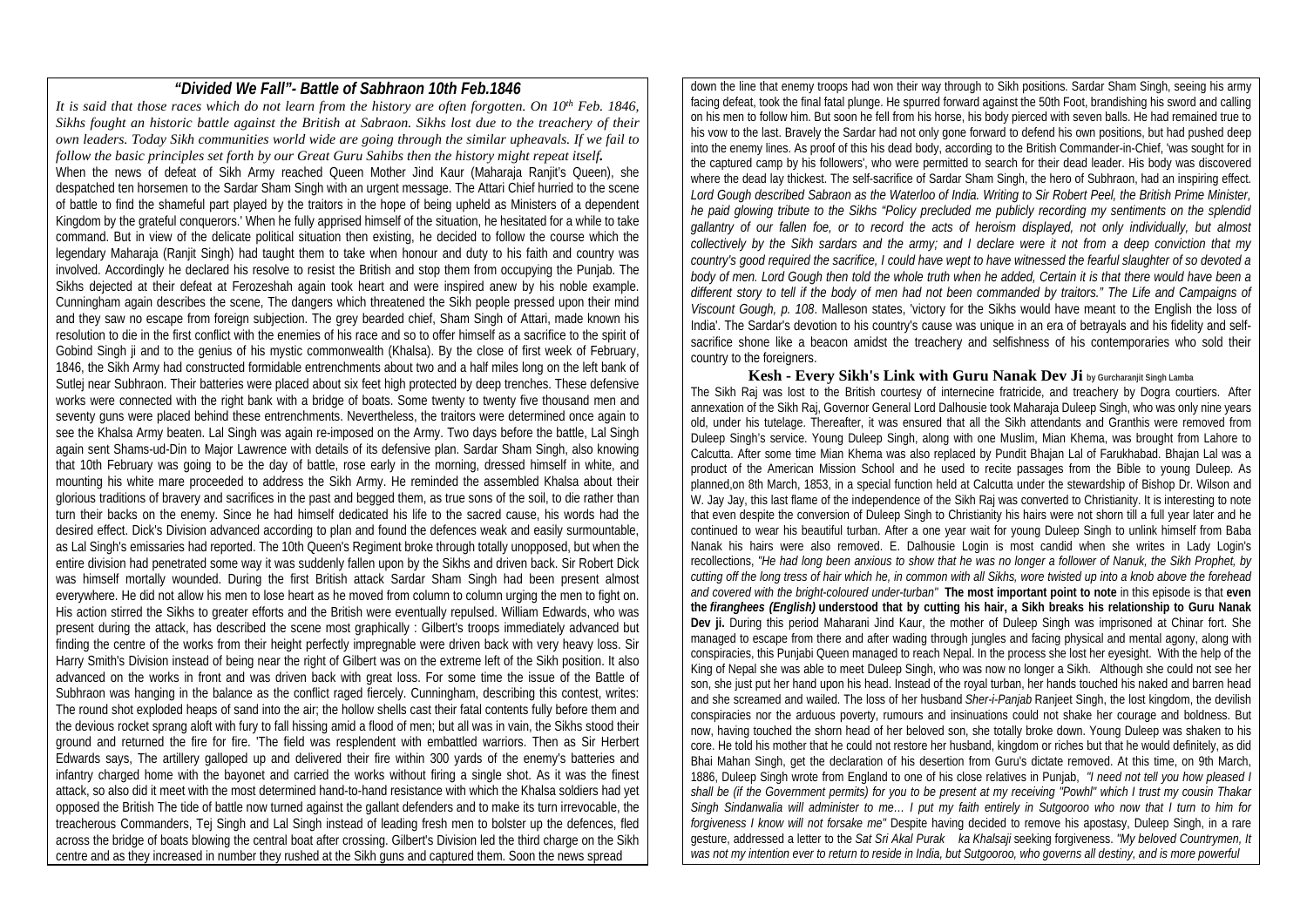### **Guru Har Rai Ji – Bestower of Boons**

Apart from laying emphasis on the free kitchen and religious congregation and faith in the Adi Granth, Guru Har Rai undertook extensive tours in Malwa and Doaba regions of the Punjab. On one of the Guru's tours, he stayed at Mukandpur in the present district of Jullundhur. There he drove a bamboo shoot into the ground in memory of his visit; and it still survives as a stately tree. From there he went to Malwa and visited the tank near Nathana where Guru Har Gobind had fought. Kala and Karm Chand, two brothers of Mahraj tribe, came to him to complain that the people of Kaura tribe did not allow them to live among them. The Guru tried to settle the matter amicably but when Kaura tribe refused to listen, he helped the Mahraj brothers to take forcible possession of a piece of land and settle there. He remained for some time at Nathana preaching to the people, and Kala and his friends frequently waited on him. He made many disciples. One day Kala with his two nephews, Sandali and Phul, whose father was killed in the battle during Guru Har Gobind's time, went to visit the Guru. When the children arrived in his presence, Phul who was five years old, struck with his hands his own naked belly like a drum. When asked for the reason, Kala explained that he was hungry and wanted something to eat. The Guru took compassion on him and said," He shall become great, famous and wealthy. The steeds of his escendants shall drink water as far as the Jamna river; they shall have sovereignty for many generations and be honored in proportion as they serve the Guru." When Kala reached home and his wife heard Guru's benediction, she put pressure on him to take his own sons to him, and teach them to strike their bellies in token of hunger. When Kala and his own sons appeared before the Guru, he told him that he acted in obedience to his wife. The Guru said," The parents of these children are alive, but at the same time they shall have their own cultivation, eat the fruit of their toil, pay no tribute, and dependent on no one." This prophecy has been fulfilled and their descendants owned twenty-two villages called the Bahia. Phul had six sons. From the eldest, Tilok Singh, the Rajas of Nabha and Jind were the descendants. From Phul's second son, Ram